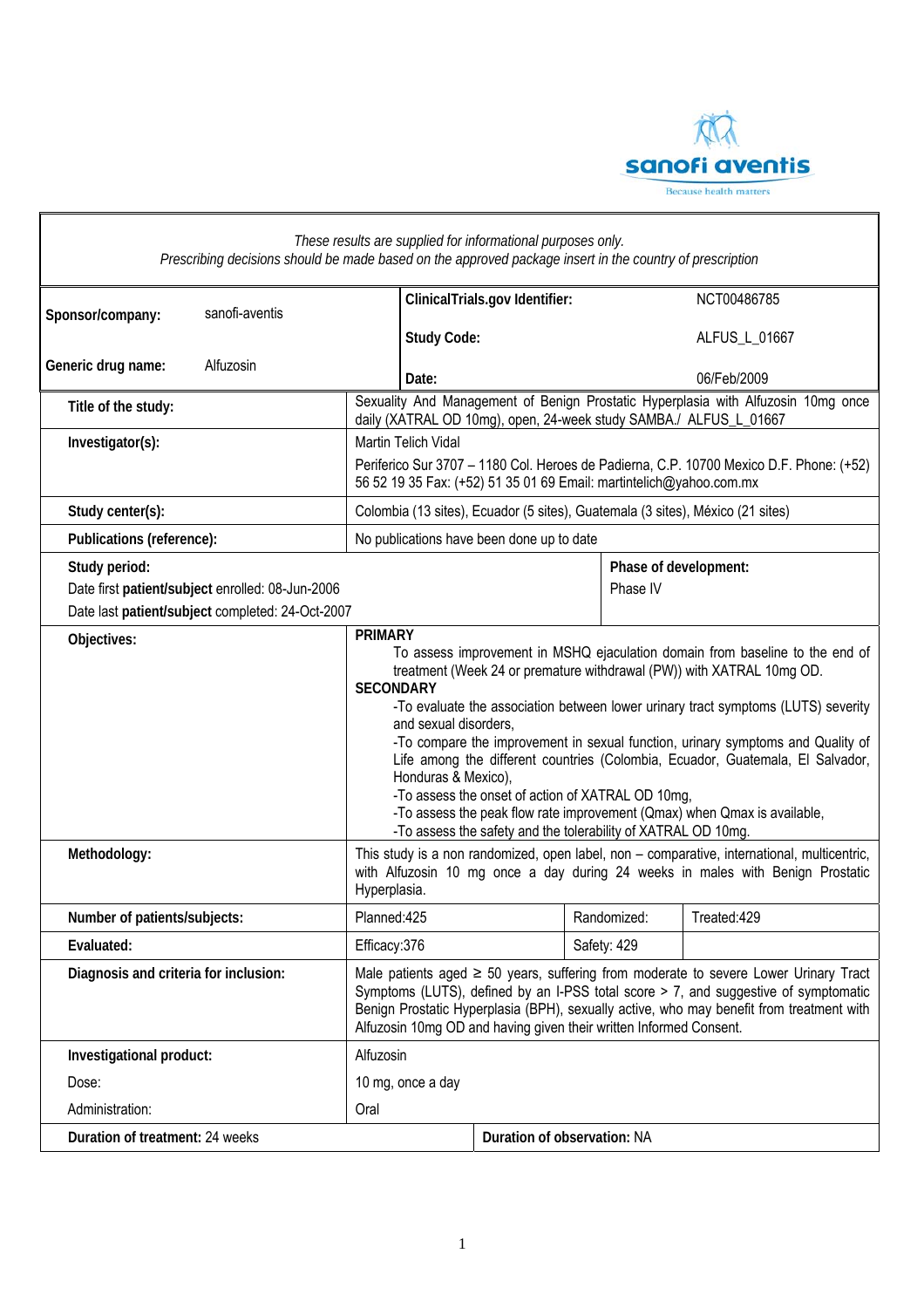| Reference therapy:          | <b>NA</b>                                                                                                                                                                                                                                                                                                                                                                                                                                                                                                                                                                                                                                                                                                                                                                                                                                                                                                                                                                                                                                                                                                                                                                                                                                                                                                                                                                                                                                                                                                                                                                                                                                                                                                                                                                                                                                                                                                                                                                                                                                                                                                                                                                                                                             |
|-----------------------------|---------------------------------------------------------------------------------------------------------------------------------------------------------------------------------------------------------------------------------------------------------------------------------------------------------------------------------------------------------------------------------------------------------------------------------------------------------------------------------------------------------------------------------------------------------------------------------------------------------------------------------------------------------------------------------------------------------------------------------------------------------------------------------------------------------------------------------------------------------------------------------------------------------------------------------------------------------------------------------------------------------------------------------------------------------------------------------------------------------------------------------------------------------------------------------------------------------------------------------------------------------------------------------------------------------------------------------------------------------------------------------------------------------------------------------------------------------------------------------------------------------------------------------------------------------------------------------------------------------------------------------------------------------------------------------------------------------------------------------------------------------------------------------------------------------------------------------------------------------------------------------------------------------------------------------------------------------------------------------------------------------------------------------------------------------------------------------------------------------------------------------------------------------------------------------------------------------------------------------------|
| Criteria for evaluation:    |                                                                                                                                                                                                                                                                                                                                                                                                                                                                                                                                                                                                                                                                                                                                                                                                                                                                                                                                                                                                                                                                                                                                                                                                                                                                                                                                                                                                                                                                                                                                                                                                                                                                                                                                                                                                                                                                                                                                                                                                                                                                                                                                                                                                                                       |
| Efficacy:                   | Primary:<br>- Mean change from baseline to the end of treatment (Week 24 or premature withdrawal<br>(PW)) in the Male Sexual Health Questionnaire (MSHQ) ejaculation score. The MSHQ has<br>been linguistically validated for each participating country.<br>Secondary:<br>- Mean change from baseline to 4, 12, and 24 weeks of treatment in MSHQ Ejaculation<br>score,<br>- Mean change from baseline to 4, 12 and 24 weeks of treatment in MSHQ erection and<br>satisfaction scores<br>- Mean change from baseline to week 1 in I-PSS total score and sub-scores (objective<br>onset of action),<br>- Onset of action based on patient perception (questionnaire provided to patient at Week<br>1),<br>- Mean change from baseline to 4, 12 and 24 weeks of treatment in the I-PSS total score<br>and in the Quality of Life.                                                                                                                                                                                                                                                                                                                                                                                                                                                                                                                                                                                                                                                                                                                                                                                                                                                                                                                                                                                                                                                                                                                                                                                                                                                                                                                                                                                                      |
| Safety:                     | Evaluation of:<br>- Adverse events, vital signs (blood pressure and heart rate), PSA (mandatory at baseline<br>according to the recommendations of the 4th International Consultation on BPH [44] and<br>optional at the end of treatment - Week 24 or PW-) and serum creatinine assessments<br>(optional at baseline and at the end of treatment - Week 24 or PW-).                                                                                                                                                                                                                                                                                                                                                                                                                                                                                                                                                                                                                                                                                                                                                                                                                                                                                                                                                                                                                                                                                                                                                                                                                                                                                                                                                                                                                                                                                                                                                                                                                                                                                                                                                                                                                                                                  |
| <b>Statistical methods:</b> | Quantitative data were summarized estimating mean values and standard deviations, as<br>well as medians and ranges. Qualitative data were summarized by frequencies and<br>percentages. All statistical tests were two sided, with a significance level of 5%. 95%<br>confidence intervals were also estimated when needed.<br>Baseline characteristics were described for all countries together, and for each country.<br>The primary efficacy analysis evaluated the impact of treatment on ejaculation, based on<br>the mean of change in the MSHQ ejaculation score from baseline up to the end of the<br>study. The secondary efficacy analysis included: 1) the absolute change and the<br>percentage of change in MSHQ ejaculation score, and in other variables for weeks 4, 12<br>and 24 of treatment; 2) the onset of action of Alfuzosin 10 mg OD evaluated using the<br>change in the IPSS total score from baseline up to week 1 of treatment, and the patients'<br>perception at week 4; 3) changes in the urinary symptoms evaluated through the mean of<br>change in the total IPSS score and in all IPSS sub-scores from baseline to weeks 4, 12<br>and 24; 4) a descriptive analysis for the association between the severity of IPSS and the<br>MSHQ sub-scores; 5) the number and percentage of patients with acute urinary retention<br>and BPH surgery; 6) the proportion of patients with improvement in the MSHQ ejaculation<br>score among countries, compared using analysis of covariance; 7) the changes in MSHQ<br>ejaculation score and in the other MSHQ scores, assessed through multivariate analysis;<br>and 8) descriptive statistics for the Qmax results at baseline and at weeks 1, 4, 12 and 24<br>of treatment.<br>All safety analyses were conducted based on the safety analysis population. Adverse<br>events were classified by system, organ, class (SOC) and preferred term (PT). AE<br>incidence tables were constructed by class, PT and severity. Tables and graphics for blood<br>pressure and heart rate were obtained for patients with data available before and after<br>treatment. Descriptive statistics for PSA and creatinine were obtained at baseline and at<br>week 24. |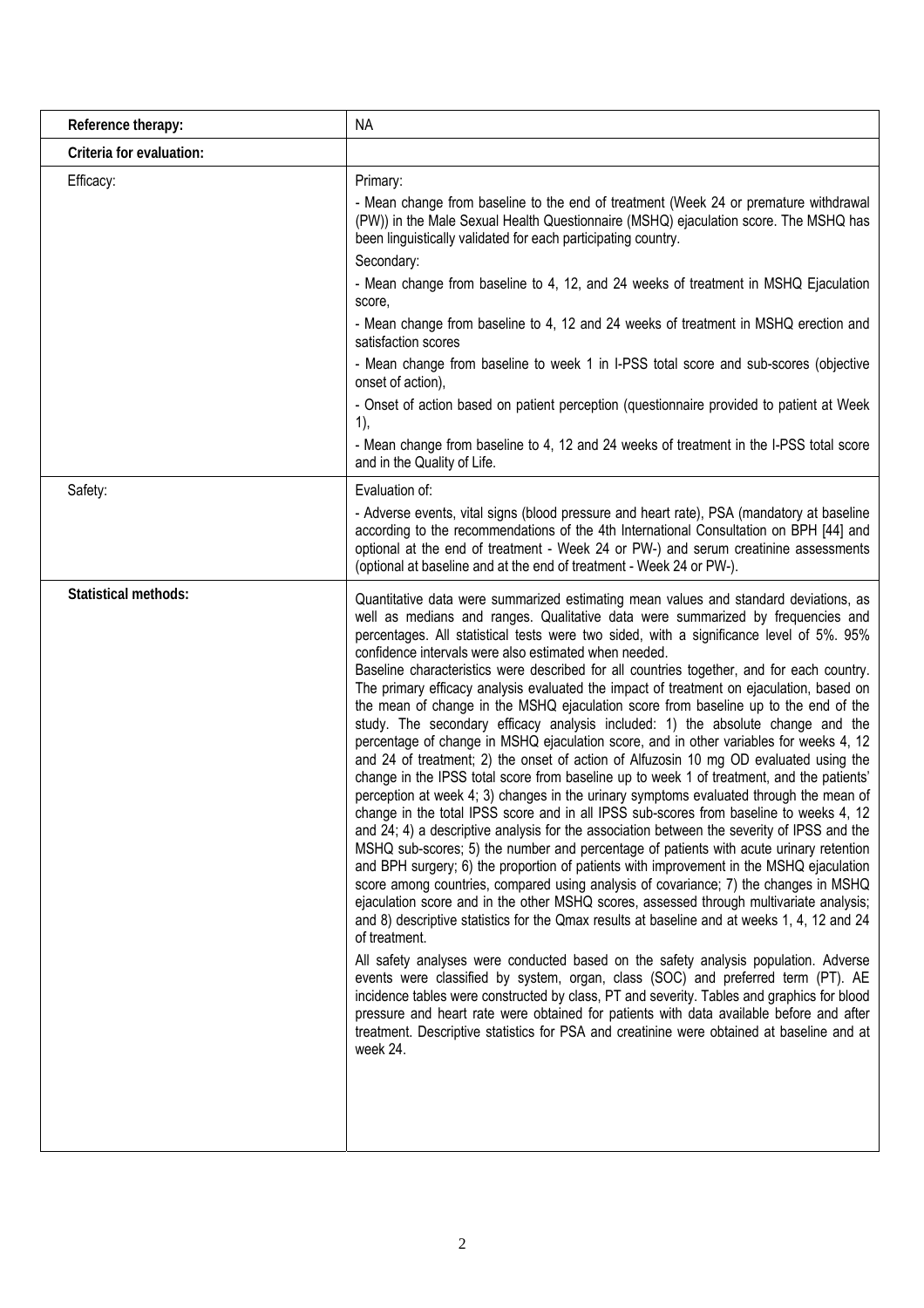| Summary: | Mean ejaculation score significantly improved from 26.18 (sd 5.37) at baseline to 28.8 (sd    |
|----------|-----------------------------------------------------------------------------------------------|
|          | 5.79) at end-point (mean (sd) change 2.60 (sd 6.26), median 2.0, with 95% CI between          |
|          | 1.95 and 3.17, p<0.001). Overall, 27.9% of patients showed a 20% or upper improvement         |
|          | in the ejaculation score. I-PSS score significantly improved from 17.24 (sd 5.47) at baseline |
|          | to 7.14 (sd 5.42) at end-point (mean change 10.09 (6.43), p<0.001). Overall, 368 patients     |
|          | (87.62%) had an improvement of IPSS of at least 3 points. Symptom relief was perceived        |
|          | by most patients (69.3%) from the first week of treatment, 8.87% from the second week         |
|          | and 7.19% from 3-4 weeks. 14.63% were not improved with alfuzosin treatment.                  |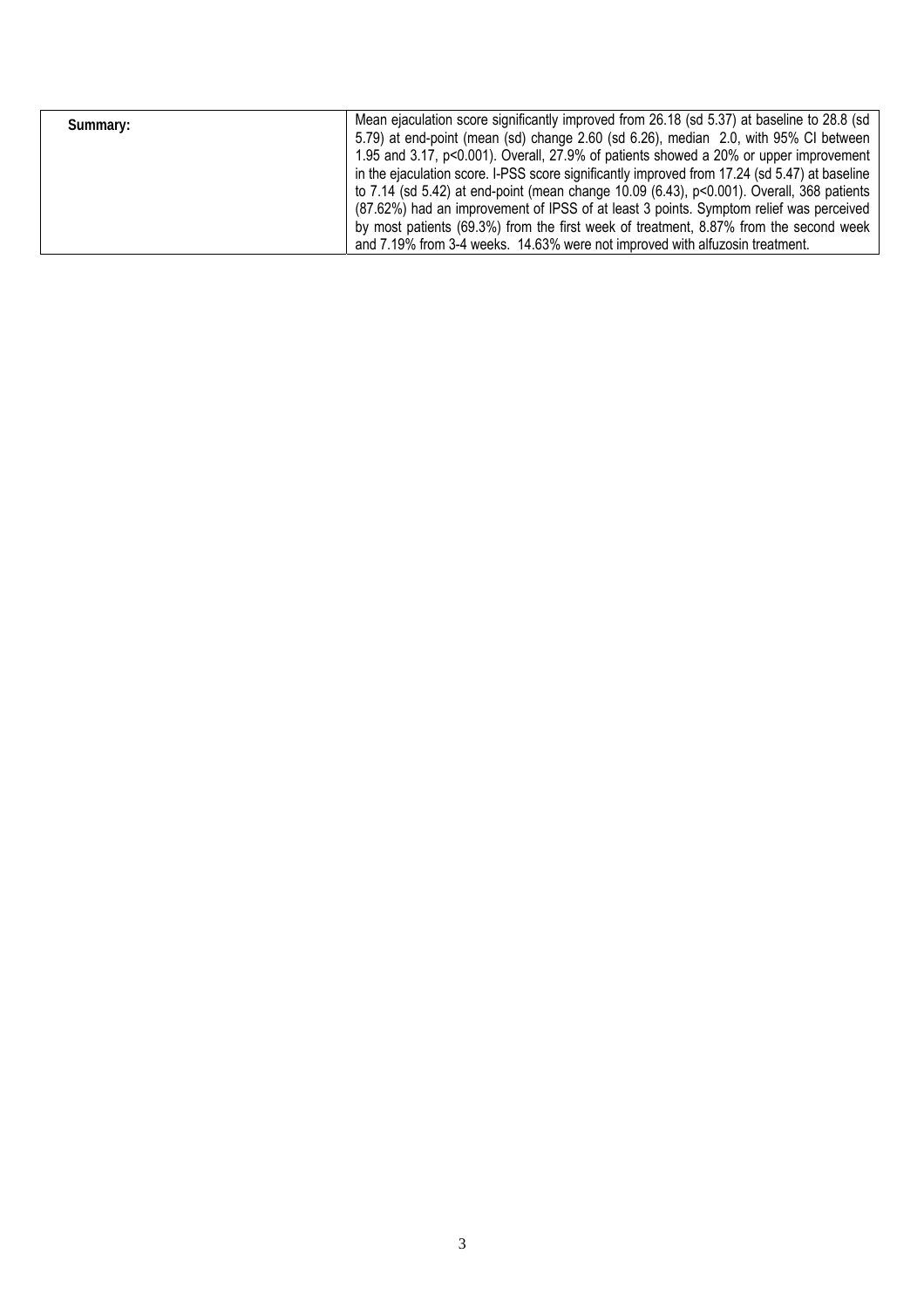| Efficacy results: | Most patients were described as Hispanic (95.3%), mean age was 61.21 years, 23.17%<br>were hypertensive. The mean age for onset of LUTS was 58.07 years. At enrollment, |                                                                                            |  |  |  |  |  |
|-------------------|-------------------------------------------------------------------------------------------------------------------------------------------------------------------------|--------------------------------------------------------------------------------------------|--|--|--|--|--|
|                   | mean Qmax was 13 ml/sec and mean prostate volume was 40.2 ml. Mean MSHQ                                                                                                 |                                                                                            |  |  |  |  |  |
|                   | subscores at enrollment were 9.8 for erection symptom score, 3.5 for bother due to erectile                                                                             |                                                                                            |  |  |  |  |  |
|                   | dysfunction (ED), 26 for ejaculation symptom score, 4 for bother due to ejaculatory                                                                                     |                                                                                            |  |  |  |  |  |
|                   | dysfunction (EjD) and 21.8 for satisfaction.                                                                                                                            |                                                                                            |  |  |  |  |  |
|                   |                                                                                                                                                                         | The mean improvement from baseline in ejaculation score at Week 24 was of 2.46 (95%        |  |  |  |  |  |
|                   |                                                                                                                                                                         | confidence intervals 1.93-3.18, p<0.001). Overall, 27.93% of patients showed an            |  |  |  |  |  |
|                   | improvement of at least 20% in ejaculation score at week 24.                                                                                                            |                                                                                            |  |  |  |  |  |
|                   |                                                                                                                                                                         | Main changes from baseline in the ejaculation score were 2.11 at week 4, 2.43 at week 12   |  |  |  |  |  |
|                   | and 2.46 at week 24.                                                                                                                                                    |                                                                                            |  |  |  |  |  |
|                   | table with results of each MSHQ domain                                                                                                                                  |                                                                                            |  |  |  |  |  |
|                   |                                                                                                                                                                         | Overall population                                                                         |  |  |  |  |  |
|                   | Ejaculation symptom score                                                                                                                                               | $N = 376$                                                                                  |  |  |  |  |  |
|                   | - mean value at baseline                                                                                                                                                | 26.16 (5.37)                                                                               |  |  |  |  |  |
|                   | - mean value at end-point                                                                                                                                               | 28.77 (5.79)                                                                               |  |  |  |  |  |
|                   | - Mean (sd) change                                                                                                                                                      | $2.60(6.26)[1.97 - 3.24]$                                                                  |  |  |  |  |  |
|                   | $-p$                                                                                                                                                                    | < 0.001                                                                                    |  |  |  |  |  |
|                   | - % men with $\geq$ 20% improvement from                                                                                                                                | 27.93%                                                                                     |  |  |  |  |  |
|                   | baseline                                                                                                                                                                |                                                                                            |  |  |  |  |  |
|                   | Bother due to EjD                                                                                                                                                       | $N = 376$                                                                                  |  |  |  |  |  |
|                   | - mean value at baseline                                                                                                                                                | $4.04$ $(1.13)$                                                                            |  |  |  |  |  |
|                   | - mean value at end-point                                                                                                                                               | 4.44(0.91)                                                                                 |  |  |  |  |  |
|                   |                                                                                                                                                                         |                                                                                            |  |  |  |  |  |
|                   | - Mean (sd) change                                                                                                                                                      | $0.39(1.19)[0.27 - 0.51]$                                                                  |  |  |  |  |  |
|                   | -p                                                                                                                                                                      | < 0.001                                                                                    |  |  |  |  |  |
|                   | - % men with $\geq$ 20% improvement                                                                                                                                     | 35.9%                                                                                      |  |  |  |  |  |
|                   | Erection score                                                                                                                                                          | $N=376$                                                                                    |  |  |  |  |  |
|                   | - mean value at baseline                                                                                                                                                | 9.83(3.25)                                                                                 |  |  |  |  |  |
|                   | - mean value at end-point                                                                                                                                               | 11.00(3.19)                                                                                |  |  |  |  |  |
|                   | - Mean (sd) change                                                                                                                                                      | $1.17(3.43)[0.82 - 1.52]$                                                                  |  |  |  |  |  |
|                   | - p                                                                                                                                                                     | < 0.001                                                                                    |  |  |  |  |  |
|                   | - % men with $\geq$ 20% improvement from                                                                                                                                | 39.63%                                                                                     |  |  |  |  |  |
|                   | baseline                                                                                                                                                                |                                                                                            |  |  |  |  |  |
|                   | Bother due to ED                                                                                                                                                        | $N=376$                                                                                    |  |  |  |  |  |
|                   | - mean value at baseline                                                                                                                                                | 3.57(1.28)                                                                                 |  |  |  |  |  |
|                   | - mean value at end-point                                                                                                                                               | 4.15(1.02)                                                                                 |  |  |  |  |  |
|                   | -Mean (sd) change                                                                                                                                                       | $0.59(1.27)[0.46 - 0.71]$                                                                  |  |  |  |  |  |
|                   | - p                                                                                                                                                                     | < 0.001                                                                                    |  |  |  |  |  |
|                   | - % men with $\geq$ 20% improvement from<br>baseline                                                                                                                    | 44.41%                                                                                     |  |  |  |  |  |
|                   | Satisfaction score                                                                                                                                                      | $N = 376$                                                                                  |  |  |  |  |  |
|                   | - mean value at baseline                                                                                                                                                | 21.82 (6.43)                                                                               |  |  |  |  |  |
|                   | - mean value at end-point                                                                                                                                               | 24.59 (5.94)                                                                               |  |  |  |  |  |
|                   | -mean (sd) change                                                                                                                                                       | $2.77(6.04)[2.16 - 3.38]$                                                                  |  |  |  |  |  |
|                   |                                                                                                                                                                         | < 0.001                                                                                    |  |  |  |  |  |
|                   | $-p$<br>- % men with $\geq$ 20% improvement from                                                                                                                        | 32.18%                                                                                     |  |  |  |  |  |
|                   |                                                                                                                                                                         |                                                                                            |  |  |  |  |  |
|                   | baseline                                                                                                                                                                |                                                                                            |  |  |  |  |  |
|                   |                                                                                                                                                                         |                                                                                            |  |  |  |  |  |
|                   |                                                                                                                                                                         | Differences in scores were equal to 20% or superior when compared to baseline in 39.71%    |  |  |  |  |  |
|                   |                                                                                                                                                                         | for the erection score, 43.58% for the erection problems score, 27.12% for the ejaculation |  |  |  |  |  |
|                   | score, 35.35% in the ejaculation problems score and 31.48% in satisfaction score.                                                                                       |                                                                                            |  |  |  |  |  |
|                   |                                                                                                                                                                         |                                                                                            |  |  |  |  |  |
|                   |                                                                                                                                                                         | When evaluating I-PSS at week 24 there was a reduction of 3 or more points in 88.47% of    |  |  |  |  |  |
|                   |                                                                                                                                                                         | patients and a reduction of less than 3 points in 4.29%. The changes in I-PSS were         |  |  |  |  |  |
|                   | noticeable since the very first week, with 67.14% of the population having a reduction in 3                                                                             |                                                                                            |  |  |  |  |  |
|                   | or more points in week 1, 80.15% in week 4 and 88.69 in week 12. There was                                                                                              |                                                                                            |  |  |  |  |  |
|                   | improvement, according to the patient's perception in 69.3% in the first week, 8.87% in the                                                                             |                                                                                            |  |  |  |  |  |
|                   |                                                                                                                                                                         |                                                                                            |  |  |  |  |  |
|                   | second week, 7.19% in the 3-4 weeks and no improvement in 14.63%.                                                                                                       |                                                                                            |  |  |  |  |  |
|                   |                                                                                                                                                                         |                                                                                            |  |  |  |  |  |